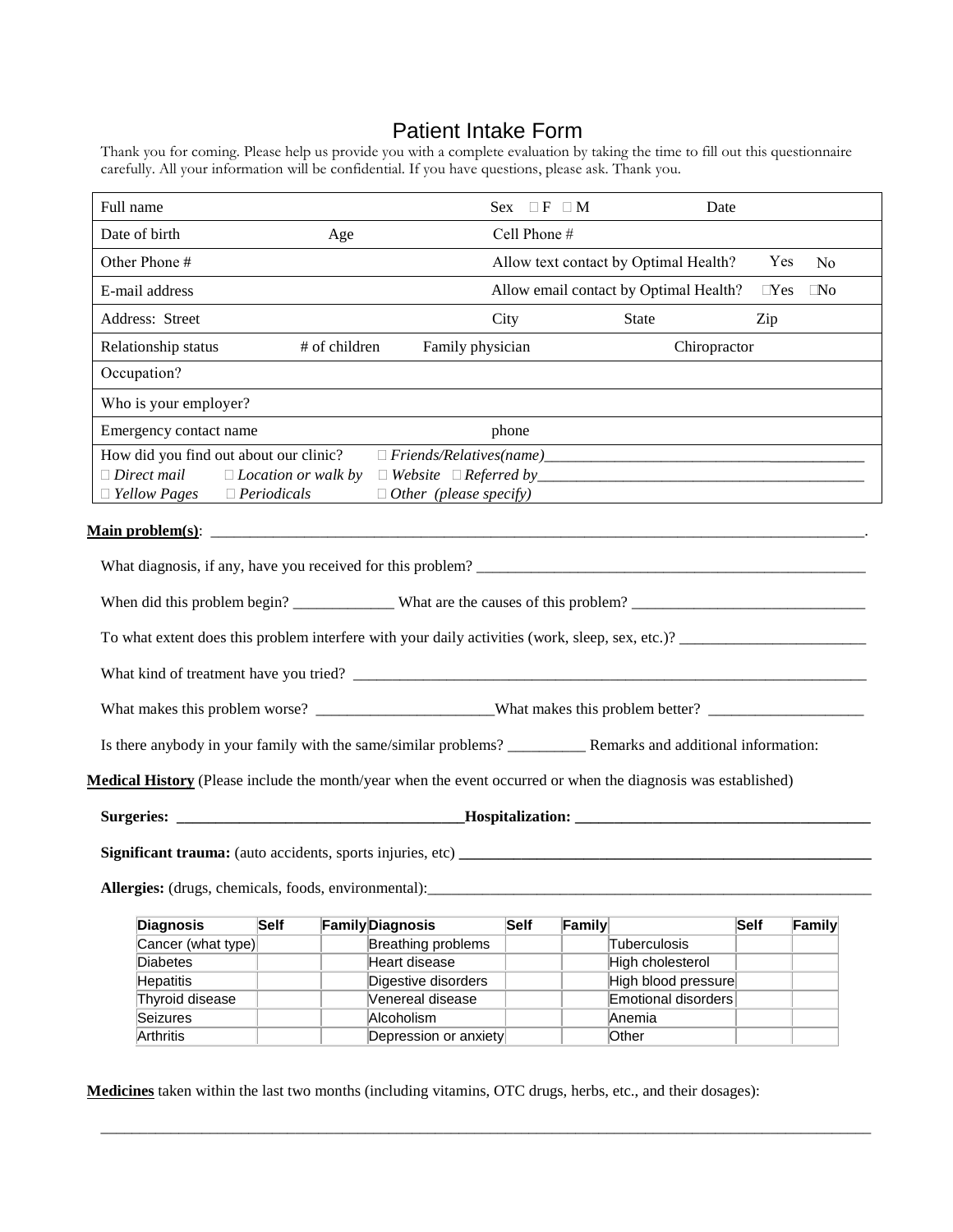| $Occupation : _______$                                                                                                         | Do you usually work $\Box$ indoors $\Box$ outdoors? |  |  |  |
|--------------------------------------------------------------------------------------------------------------------------------|-----------------------------------------------------|--|--|--|
|                                                                                                                                |                                                     |  |  |  |
| Personal Height Height Weight now Weight now Weight one year ago                                                               |                                                     |  |  |  |
|                                                                                                                                |                                                     |  |  |  |
|                                                                                                                                |                                                     |  |  |  |
| Please describe any use of drugs for non-medical purposes:<br><u>Lease describe any use of drugs for non-medical purposes:</u> |                                                     |  |  |  |
|                                                                                                                                |                                                     |  |  |  |
|                                                                                                                                |                                                     |  |  |  |
| <b>Diet</b> How much coffee do you drink? _______cups/day Colas ________number/day Tea __________ cups/day                     |                                                     |  |  |  |
|                                                                                                                                |                                                     |  |  |  |
| How much water do you drink per day? ________                                                                                  |                                                     |  |  |  |
| Are you a vegetarian? Yes No Yes, but not so strict Do you eat a lot of spicy food? Yes No                                     |                                                     |  |  |  |
|                                                                                                                                |                                                     |  |  |  |

#### **Indicate painful or distressed areas:**

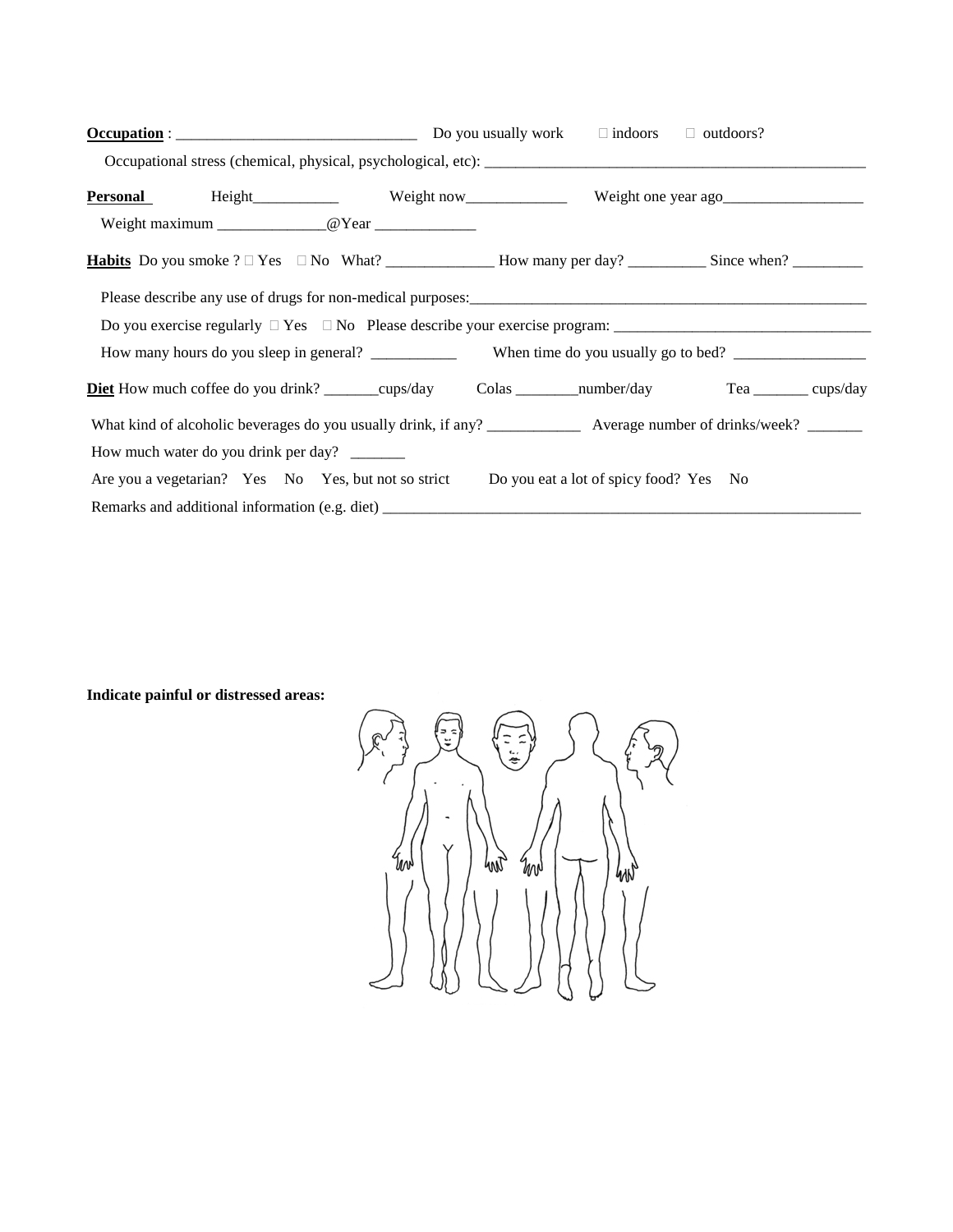| <b>General</b>                                          | $\square$ Poor appetite                                  | $\Box$ Poor sleep             | $\Box$ Fatigue                            | $\Box$ Fevers                                                  | $\Box$ Chills        |
|---------------------------------------------------------|----------------------------------------------------------|-------------------------------|-------------------------------------------|----------------------------------------------------------------|----------------------|
| $\Box$ Night sweats                                     | $\Box$ Sweat easily                                      | □ Tremors                     | $\Box$ Cravings                           | $\Box$ Change in appetite                                      |                      |
| □ Poor balance                                          | $\Box$ Bleed or bruise easily                            | □ Localized weakness          | $\Box$ Weight loss                        | $\Box$ Weight gain                                             |                      |
| $\Box$ Peculiar tastes                                  | □ Desire hot food                                        | □ Desire cold food            |                                           | $\Box$ Strong thirst (cold or hot drinks)                      |                      |
|                                                         |                                                          |                               |                                           |                                                                |                      |
| Skin & hair                                             | $\Box$ Rashes                                            | $\Box$ Ulcerations            | $\Box$ Hives                              | $\Box$ Itching                                                 | $\Box$ Eczema        |
| $\Box$ Pimples                                          | $\Box$ Acne                                              | $\Box$ Dandruff               | $\Box$ Dry skin                           | $\Box$ Recent moles $\Box$ Loss of hair                        |                      |
| $\Box$ Purpura<br>$\Box$ Change in hair or skin texture |                                                          | $\Box$ Other?                 |                                           |                                                                |                      |
| Musculoskeletal                                         | $\Box$ Joint disorders                                   | □ Muscle weakness             | $\Box$ Pain/soreness in the muscles       |                                                                | □ Tremors            |
| □ Cold hands/feet                                       | $\Box$ Difficulty walking                                | $\Box$ Swelling of hands/feet | $\Box$ Spinal curvature $\Box$ Back pain  |                                                                | □ Hernia             |
| $\Box$ Numbness                                         | $\Box$ Tingling                                          | $\Box$ Paralysis              | $\Box$ Neck tightness                     | $\Box$ Neck pain                                               | $\Box$ Shoulder pain |
| $\Box$ Hand/wrist pain $\Box$ Hip pain                  |                                                          | $\Box$ Knee pain              | $\Box$ Joint Sprain                       | $\Box$ Other?                                                  |                      |
| Head, eyes, ears, nose, and throat                      |                                                          | $\square$ Dizziness           | $\Box$ Concussions                        | $\Box$ Migraines                                               | $\Box$ Glasses/lens  |
| $\Box$ Eye strain                                       | $\Box$ Eye pain                                          | $\Box$ Color blindness        | $\Box$ Night blindness $\Box$ Poor vision |                                                                | $\Box$ Cataracts     |
| $\Box$ Blurry vision                                    | □ Earaches                                               | $\Box$ Ringing in ears        |                                           | $\Box$ Poor hearing $\Box$ Spots in front of eyes              |                      |
| $\Box$ Sinus problems $\Box$ Nose bleeding              |                                                          | $\Box$ Sore throat            |                                           | $\Box$ Grinding teeth $\Box$ Teeth problems $\Box$ Facial pain |                      |
| $\Box$ Jaw clicks                                       | $\square$ Sores on lips/tongue                           | $\Box$ Difficulty swallowing  | $\Box$ Other?                             |                                                                |                      |
| Cardiovascular                                          | $\Box$ High blood pressure                               | □ Low blood pressure          | $\Box$ Chest pain                         | $\Box$ Palpitation                                             | $\Box$ Fainting      |
| $\Box$ Phlebitis                                        | $\Box$ Irregular heartbeat                               | $\Box$ Rapid heartbeat        | $\Box$ Varicose veins $\Box$ Other?       |                                                                |                      |
| <b>Respiratory</b>                                      | $\Box$ Cough                                             | $\Box$ Coughing blood         | $\Box$ Wheezing                           | $\Box$ Difficulty breathing                                    |                      |
| $\Box$ Bronchitis                                       | □ Pneumonia                                              | $\Box$ Chest pain             |                                           | □ Production of phlegm – What color? ______                    |                      |
| <b>Gastrointestinal</b>                                 | $\Box$ Nausea                                            | $\Box$ Vomiting               | □ Diarrhea                                | $\Box$ Constipation                                            | $\Box$ Gas           |
| $\Box$ Belching                                         | □ Black stools                                           | $\Box$ Blood in stools        | $\Box$ Indigestion                        | □ Bad breath                                                   | $\Box$ Rectal pain   |
| $\Box$ Hemorrhoids                                      | $\Box$ Abdominal pain/cramps $\Box$ Gallbladder problems |                               | $\Box$ Parasites                          | $\Box$ Chronic laxative use                                    |                      |
|                                                         | Bowel movements: Frequency ______                        | $Color_{\_\_}$                | Odor __________                           |                                                                |                      |
| Neuro-psychological                                     |                                                          | □ Loss of balance             | $\Box$ Lack of coordination               | □ Concussion                                                   |                      |
| $\Box$ Depression                                       | $\Box$ Anxiety                                           | □ Stress                      | $\Box$ Bad temper                         | $\Box$ Bi-polar                                                |                      |
| Genital-urinary                                         | $\Box$ Painful urination                                 | $\Box$ Frequent urination     |                                           | $\Box$ Blood in urine $\Box$ Urgency to urinate                |                      |
| $\Box$ Kidney stones                                    | $\Box$ Unable to hold urine                              | $\Box$ Dribbling              |                                           | $\Box$ Pause of flow $\Box$ Frequent urinary tract infection   |                      |
| $\Box$ Genital pain                                     | $\Box$ Genital itching                                   | □Genital rashes               | $\Box$ STD                                | $\Box$ Other?                                                  |                      |

**Please check if you have or have had (in the last three months) any of the following diseases or conditions.**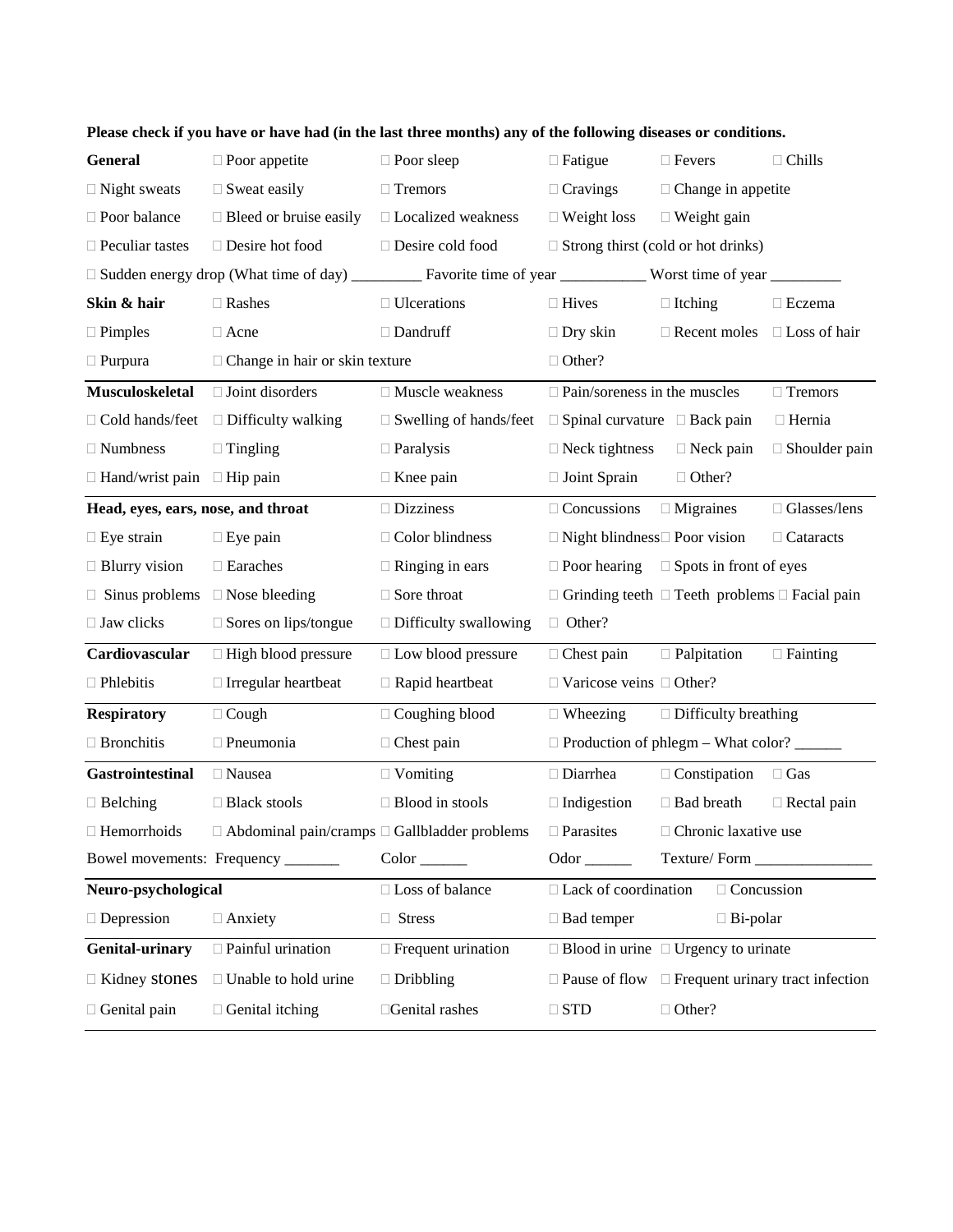|                                                            | <b>Female</b> $\Box$ Frequent vaginal infections                  | $\Box$ Pelvic infection                   | $\Box$ Endometriosis $\Box$ Vaginal/genital discharge                                                                                                                                                                          |  |  |
|------------------------------------------------------------|-------------------------------------------------------------------|-------------------------------------------|--------------------------------------------------------------------------------------------------------------------------------------------------------------------------------------------------------------------------------|--|--|
| $\Box$ Fibroids                                            | $\Box$ Ovarian cysts                                              | $\Box$ Irregular periods                  | $\Box$ Clots $\Box$ Pain/cramps prior/during periods                                                                                                                                                                           |  |  |
|                                                            | $\Box$ Breast tenderness $\Box$ Breast Lumps                      | $\Box$ Fertility Problems                 | $\Box$ Hot flashes<br>$\Box$ Moodiness related to periods                                                                                                                                                                      |  |  |
|                                                            |                                                                   |                                           | Number of pregnancies Communication Communication Communication Communication Communication Communication Communication Communication Communication Communication Communication Communication Communication Communication Comm |  |  |
|                                                            |                                                                   |                                           |                                                                                                                                                                                                                                |  |  |
|                                                            |                                                                   |                                           |                                                                                                                                                                                                                                |  |  |
|                                                            |                                                                   |                                           | Do you practice birth control ? $\Box$ Yes $\Box$ No. If yes, what type and for how long?                                                                                                                                      |  |  |
|                                                            |                                                                   |                                           |                                                                                                                                                                                                                                |  |  |
| <b>Male</b>                                                |                                                                   | $\Box$ Prostate problems $\Box$ Discharge | $\Box$ Erectile dysfunction $\Box$ Ejaculation problems                                                                                                                                                                        |  |  |
| $\Box$ Frequent seminal emission $\Box$ Fertility problems |                                                                   |                                           | $\Box$ Painful/swollen testicles $\Box$ Other                                                                                                                                                                                  |  |  |
|                                                            | I have completed this form correctly to the best of my knowledge. |                                           |                                                                                                                                                                                                                                |  |  |
| Signature:                                                 |                                                                   |                                           | $\Box$ Adult Patient $\Box$ Parent or Guardian $\Box$ Spouse                                                                                                                                                                   |  |  |
|                                                            | Are there any other health issues you want to discuss with us?    |                                           |                                                                                                                                                                                                                                |  |  |
|                                                            |                                                                   |                                           |                                                                                                                                                                                                                                |  |  |
|                                                            |                                                                   |                                           |                                                                                                                                                                                                                                |  |  |
|                                                            |                                                                   |                                           |                                                                                                                                                                                                                                |  |  |
|                                                            |                                                                   |                                           |                                                                                                                                                                                                                                |  |  |
|                                                            |                                                                   |                                           |                                                                                                                                                                                                                                |  |  |
|                                                            |                                                                   |                                           |                                                                                                                                                                                                                                |  |  |

**Signature Date**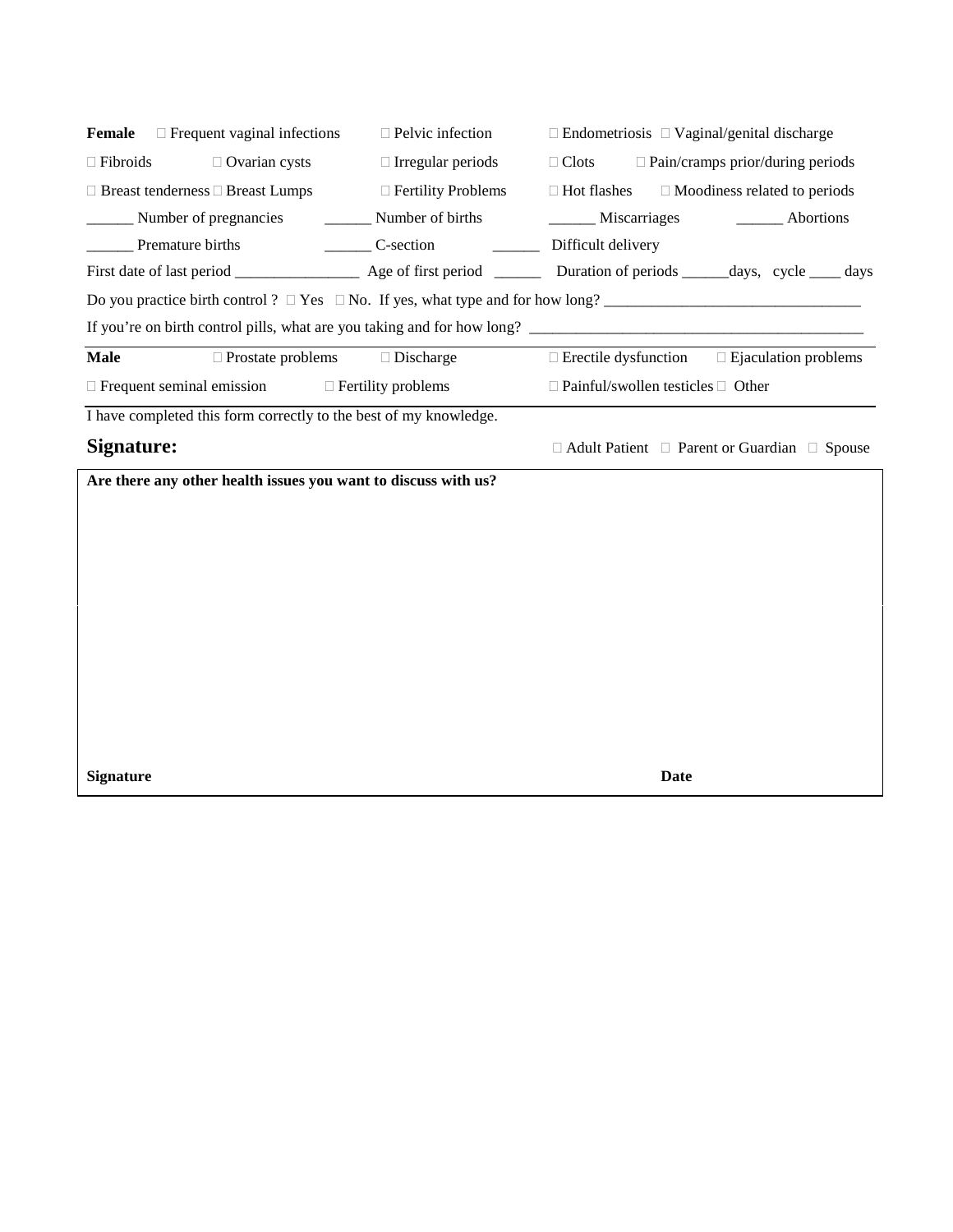This notice describes how medical information about you may be used an disclosed and how you can get access to this information.

#### Uses & Disclosures of Health Information

We use health information about you for treatment, to obtain payment for treatment, for administrative purposes, and to evaluate the quality of care that you receive. Continuity of care is part of treatment and your records may be shared with other providers to whom you are referred. Information may be shared by paper mail, electronic mail or other methods.

We may use or disclose indentifiable health information about you without your authorization for specific reasons. Subject to certain requirements, we may give out health information without your authorization for public health purposes, for auditing purposes, and for emergencies. We provide information when otherwise required by law, such as for law enforcement in specific circumstances. In any other situation, we will ask for your written authorization before using or disclosing any identifiable health information about you. If you choose to sign an authorization to disclose information, you can later revoke that authorization to stop any future uses or disclosures.

We may change our policies at any time. Before we make significant changes to our policies, we will change our notice and post the new notice in the waiting area. You can also request a copy of our notice at any time.

#### Individual Rights

In most cases, you have the right to look at or get a copy of health information about you that we use to make decisions about you. You also have the right to receive a list of instances where we have disclosed health information about you for reasons other than treatment, payment or related administrative purposes and other than when you explicitly authorize it. If you believe that information in your record is incorrect or if important information is missing, you have the right to request that we correct the existing information or add the missing information.

#### Complaints

If you are concerned that we have violated your privacy rights, or you disagree with a decision made about access to your records, please contact Keisha McDaniel at Optimal Health Acupuncture, LLC, 1344 Woodhurst, Springfield, MO 65804. You may also send a written complaint to the US Department of Health and Human Services.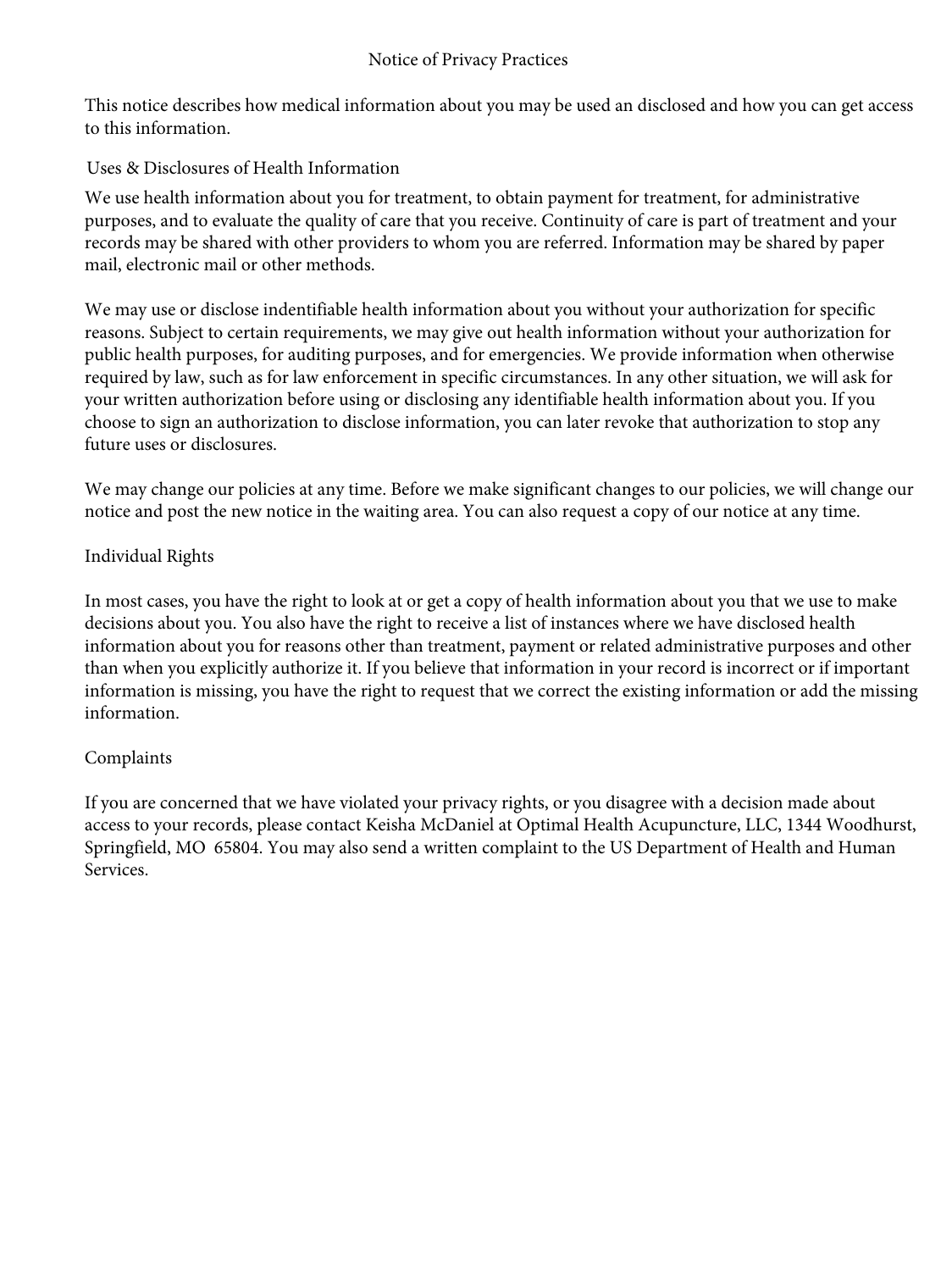# HIPAA Acknowledgement and Appointment Reminders Form

I acknowledge that I have been provided access to the Optimal Health Acupuncture (OHA) "Notice of Privacy Practices". I understand that I have the right to review OHA's "Notice of Privacy Practices" prior to signing this document.

I understand that OHA staff members may need to contact me with appointment reminders or information related to my treatments. If this contact is to be made by phone, and I am not at home, a message will be left on my answering machine or with anyone who answers the phone.

I also understand that my clinical information may be used for educational and/or research purposes by OHA or individuals authorized by OHA. All information that can identify me personally will be removed.

By signing this form, I am giving OHA authorization to contact me and am giving my informed consent to utilize my information for research and educational purposes. I acknowledge that all information discussed during the assessment and treatment at OHA will be held confidential except in the instance where my safety or the safety of others may be at risk

| Patient Name (print) | Date                 |  |  |
|----------------------|----------------------|--|--|
| Patient Signature    | OHA Privacy Rep/Date |  |  |

\_\_\_\_\_\_\_\_\_\_\_\_\_\_\_\_\_\_\_\_\_\_\_\_\_\_\_\_\_\_\_\_\_\_\_\_\_\_ \_\_\_\_\_\_\_\_\_\_\_\_\_\_\_\_\_\_\_\_\_\_\_\_\_\_\_\_\_\_\_\_\_\_\_\_\_\_

\_\_\_\_\_\_\_\_\_\_\_\_\_\_\_\_\_\_\_\_\_\_\_\_\_\_\_\_\_\_\_\_\_\_\_\_\_\_ \_\_\_\_\_\_\_\_\_\_\_\_\_\_\_\_\_\_\_\_\_\_\_\_\_\_\_\_\_\_\_\_\_\_\_\_\_\_

\_\_\_\_\_\_\_\_\_\_\_\_\_\_\_\_\_\_\_\_\_\_\_\_\_\_\_\_\_\_\_\_\_\_\_\_\_\_ \_\_\_\_\_\_\_\_\_\_\_\_\_\_\_\_\_\_\_\_\_\_\_\_\_\_\_\_\_\_\_\_\_\_\_\_\_\_

\_\_\_\_\_\_\_\_\_\_\_\_\_\_\_\_\_\_\_\_\_\_\_\_\_\_\_\_\_\_\_\_\_\_\_\_\_\_\_\_\_\_\_\_\_\_\_\_ \_\_\_\_\_\_\_\_\_\_\_\_\_\_\_\_\_\_\_\_\_\_\_\_\_\_\_\_\_\_

## Authorization for Release of Health Information (Optional)

I, \_\_\_\_\_\_\_\_\_\_\_\_\_\_\_\_\_\_\_\_\_\_\_\_\_\_\_\_\_\_\_\_\_\_\_\_\_\_\_\_\_\_\_, hereby authorize Optimal Health Acupuncture the use or disclosure of my individual identifiable health information to the party(s) described below. I understand this authorization is voluntary. I understand if the party(s) authorized to receive my information is/are not a health plan or health care provider, the released information may no longer be protected by federal privacy regulations.

*Persons/Organizations authorized to receive information: (please print)* 

Patient's Signature Date